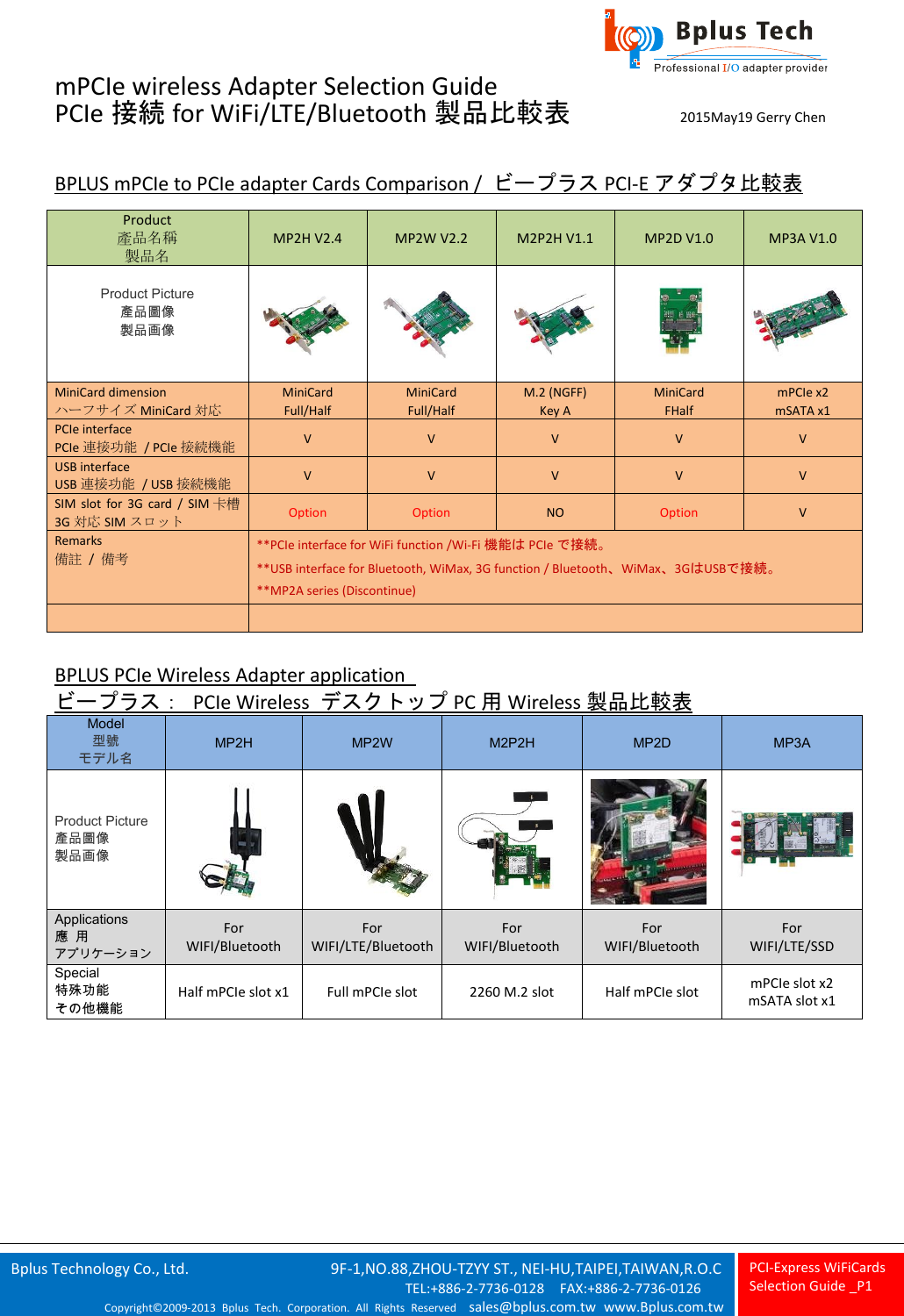

# Products Package Contents Description

#### **MP2H series**

| Popular Model     | Form        | Disassembly & Accessory | <b>ERP Code</b>                                                                                    |
|-------------------|-------------|-------------------------|----------------------------------------------------------------------------------------------------|
| MP2H PCBA V2.4    | <b>PCBA</b> | <b>PCBA</b>             | B-MP2H PCBA V2.4<br>B-MP2H PCBA V2.4                                                               |
| MP2H-S PCBA V2.4  | <b>PCBA</b> | <b>PCBA</b>             | B-MP2H PCBA V2.4<br>B-MP2H-S PCBA V2.4                                                             |
| MP2H-RPSMAx3 V2.4 |             |                         | F-MP2H-RPSMAx3 V2.4<br>B-MP2H-RPSMAx3 V2.4<br>B-MP2H PCBA V2.4<br><b>B-JP0735</b><br>B-RF21005A x3 |
| MP2H-RPSMA V2.4   | <b>BOX</b>  |                         | F-MP2H-RPSMA V2.4<br>B-MP2H-RPSMA V2.4<br>B-MP2H-RPSMAx3 V2.4<br>B-JP0593<br>B-Y05-U09-060         |

| <b>All of Model</b>     | Where to buy?        | <b>Special Information</b>                                                     |
|-------------------------|----------------------|--------------------------------------------------------------------------------|
| <b>MP2H PCBA V2.4</b>   | <b>Contact Sales</b> | PCBA only, no bracket, no cable,                                               |
| <b>MP2H-S PCBA V2.4</b> | <b>Contact Sales</b> | PCBA only, no bracket, no cable, PCBA add SIM Card slot                        |
| MP2H-RPSMAx3 V2.4       | <b>Contact Sales</b> | Add-on Card only, PCBA + Half PCIe bracket + RPSMA-IPX 5CM cable               |
| <b>MP2H-RPSMA V2.4</b>  | Web-shop             | mPCIe Wireless Card to PCIe Adapter. Retail version for WiFi module            |
| MP2H-OEM                | <b>Contact Sales</b> | Option PCBA, Bracket, RF-Coaxial, USB cable, Antenna for WiFi / Bluetooth Card |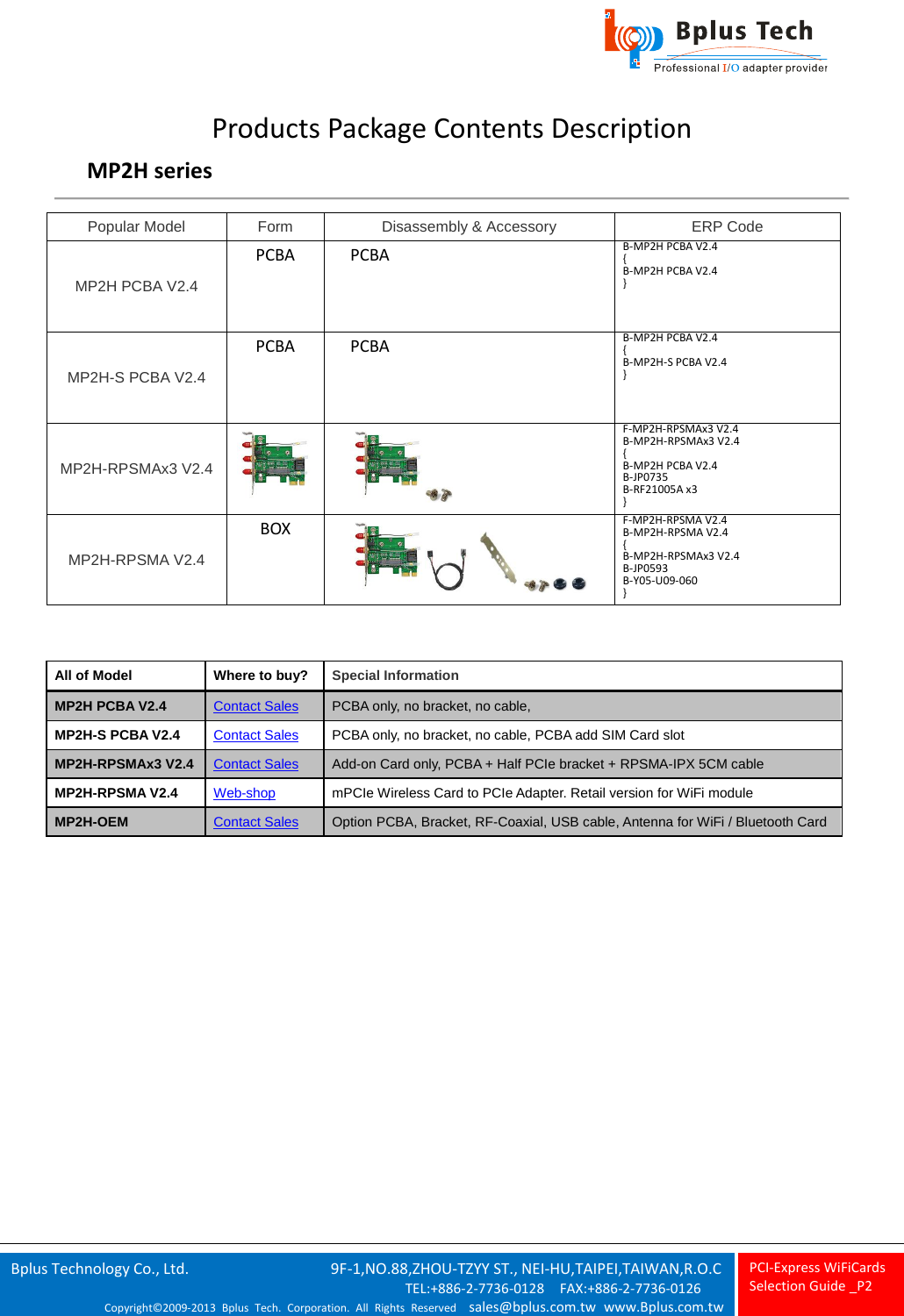

| Popular Model     | Product     | Disassembly & Accessory | <b>ERP Code</b>                                                                               |
|-------------------|-------------|-------------------------|-----------------------------------------------------------------------------------------------|
| MP2W PCBA V2.2    | <b>PCBA</b> | <b>PCBA</b>             | B-MP2W PCBA V2.2<br>B-MP2W PCBA V2.2                                                          |
| MP2W-S PCBA V2.2  | <b>PCBA</b> | <b>PCBA</b>             | B-MP2W PCBA V2.2<br>B-MP2W-S PCBA V2.2                                                        |
| MP2W-RPSMAx3 V2.2 |             |                         | F-MP2W-RPSMAx3 V2.2<br>B-MP2W-RPSMAx3 V2.2<br>B-MP2W PCBA V2.2<br>B-JP0593<br>B-RF21005A x3   |
| MP2W-S-SMAx3 V2.2 |             |                         | F-MP2W-S-SMAx3 V2.2<br>B-MP2W-S-SMAx3 V2.2<br>B-MP2W-S PCBA V2.2<br>B-JP0593<br>B-RF11005A x3 |
| MP2W-RPSMA V2.2   | <b>BOX</b>  |                         | F-MP2W-RPSMA V2.2<br>B-MP2W-RPSMA V2.2<br>B-MP2W-S-RPSMAx3 V2.2<br>B-JP0735<br>B-Y05-U09-060  |
| MP2W-S-SMA V2.2   | <b>BOX</b>  |                         | F-MP2W-S-SMA V2.2<br>B-MP2W-S-SMA V2.2<br>B-MP2W-S-SMAx3 V2.2<br>B-JP0735<br>B-Y05-U09-060    |

| All of Model             | Where to buy?        | <b>Special Information</b>                                               |
|--------------------------|----------------------|--------------------------------------------------------------------------|
| <b>MP2W-PCBA V2.2</b>    | <b>Contact Sales</b> | PCBA only, no bracket, no cable,                                         |
| <b>MP2W-S PCBA V2.2</b>  | <b>Contact Sales</b> | PCBA only, no bracket, no cable, PCBA add SIM Card slot                  |
| <b>MP2W-RPSMAx3 V2.2</b> | <b>Contact Sales</b> | Add-on Card only, PCBA + Half PCIe bracket + RPSMA-IPX 5CM cablex3       |
| <b>MP2W-S-SMAx3 V2.2</b> | <b>Contact Sales</b> | Add-on Card only, PCBA + Half PCIe bracket + SMA-IPX 5CM cablex3         |
| <b>MP2W-RPSMA V2.2</b>   | Web-shop             | mPCIe Wireless Card to PCIe Adapter. Retail version, for WiFi module     |
| <b>MP2W-S-SMA V2.2</b>   | Web-shop             | mPCIe Wireless Card to PCIe Adapter. Retail version, for LTE module      |
| <b>MP2W-OEM</b>          | <b>Contact Sales</b> | Option PCBA, Bracket, RF-Coaxial, USB cable, Antenna for WiFi / LTE / BT |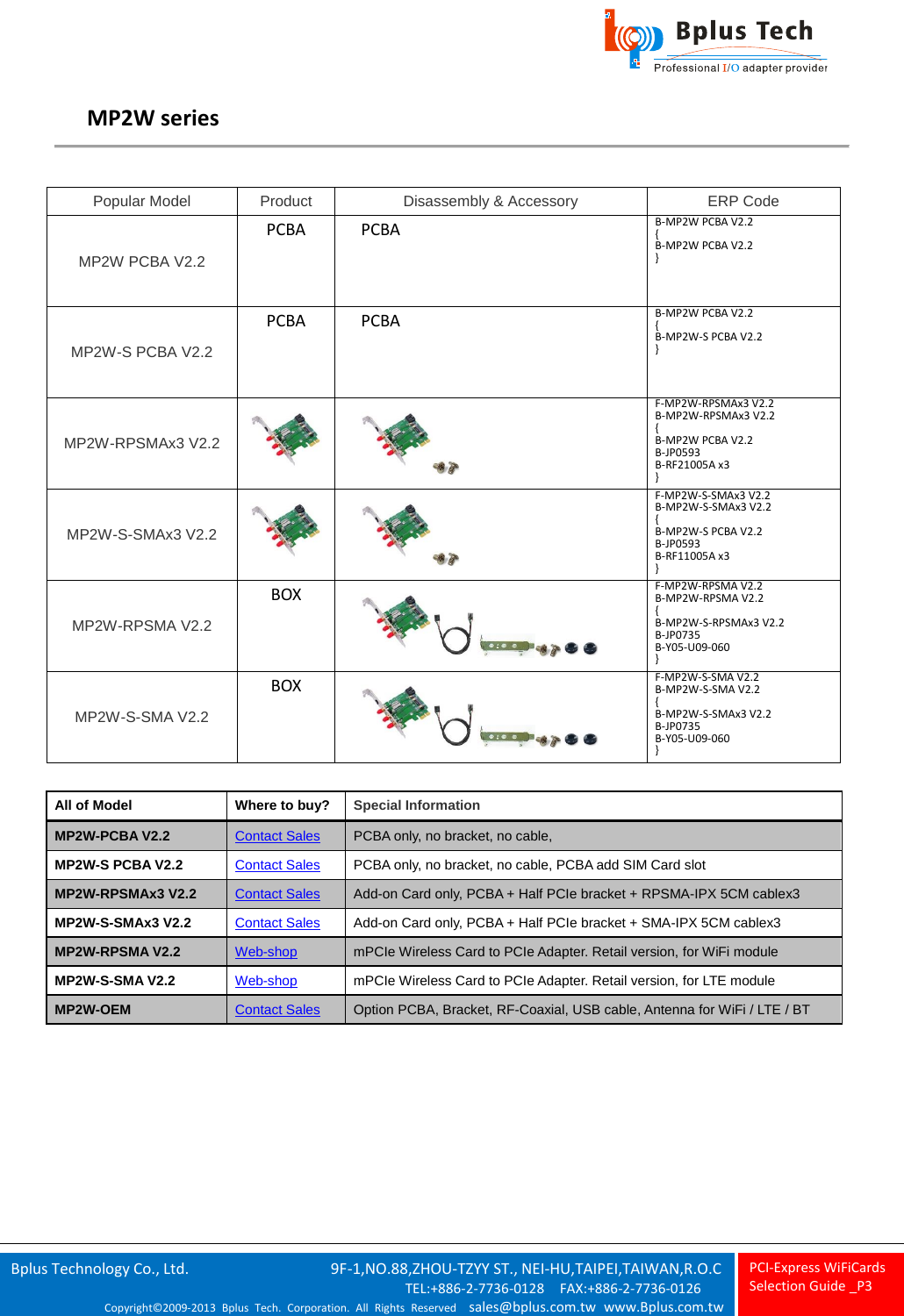

### **M2P2H series**

| Popular Model      | Product     | Disassembly & Accessory | <b>ERP Code</b>                                                                            |
|--------------------|-------------|-------------------------|--------------------------------------------------------------------------------------------|
| M2P2H PCBA V1.1    | <b>PCBA</b> | <b>PCBA</b>             | B-M2PH PCBA V1.1<br>B-MP2H PCBA V2.4                                                       |
| M2P2H-RPSMAx2 V1.1 |             |                         | B-M2PH-RPSMAx2 V1.1<br>B-M2P2H PCBA V1.1<br>B-JP0735<br>B-RF22008B x2                      |
| MP2H-RPSMA V1.1    | <b>BOX</b>  |                         | F-MP2H-RPSMA V2.4<br>B-MP2H-RPSMA V2.4<br>B-M2PH-RPSMAx2 V1.1<br>B-JP0593<br>B-Y05-U09-060 |

| <b>All of Model</b> | Where to buy?        | <b>Special Information</b>                                            |
|---------------------|----------------------|-----------------------------------------------------------------------|
| M2P2H PCBA V1.1     | <b>Contact Sales</b> | PCBA only, no bracket, no cable,                                      |
| M2P2H-RPSMAx2 V1.1  | <b>Contact Sales</b> | Add-on Card only, PCBA + Half PCIe bracket + SMA-MHF4 8CM cablex2     |
| M2P2H-RPSMA V1.1    | Web-shop             | M.2 Wireless Card to PCIe Adapter. Retail version, for WiFi module    |
| M2P2H-OEM           | <b>Contact Sales</b> | Custom PCBA, Bracket, RF-Coaxial Cable, USB cable, WiFi card, Antenna |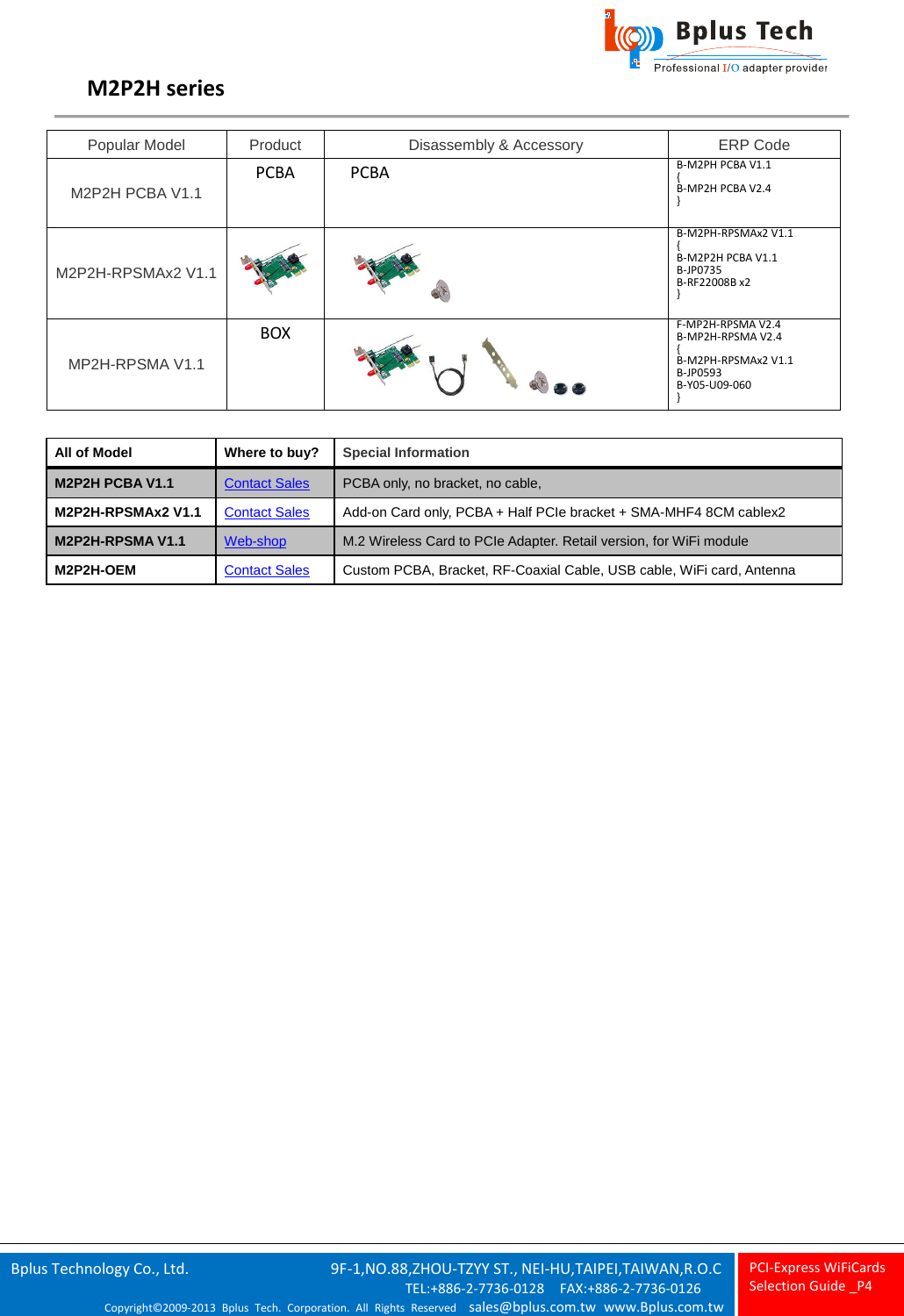

#### **MP3A series**

| Popular Model     | Product     | Disassembly & Accessory | <b>ERP Code</b>                                                                                                |
|-------------------|-------------|-------------------------|----------------------------------------------------------------------------------------------------------------|
| MP3A PCBA V1.0    | <b>PCBA</b> | <b>PCBA</b>             | B-MP3A PCBA V1.0<br>B-MP3A PCBA V1.0                                                                           |
| MP3A-RPSMAx3 V1.0 |             |                         | F-MP3A-RPSMAx3 V1.0<br>B-MP3A-RPSMAx3 V1.0<br>B-MP3A PCBA V1.0<br>B-RF21008A x3<br>B-JP0735                    |
| MP3A-SMAx3 V1.0   |             |                         | F-MP3A-SMAx3 V1.0<br>B-MP3A-SMAx3 V1.0<br>B-MP3A PCBA V1.0<br>B-RF11008A x3<br>B-JP0735                        |
| MP3A-RPSMA V1.0   | <b>BOX</b>  | SOQ                     | F-MP3A-RPSMA V1.0<br>B-MP3A-RPSMA V1.0<br>B-MP3A-RPSMAx3 V1.0<br>B-JP0593<br>B-Y05-U09-060 x2<br>B-Y07-S02-035 |
| MP3A-SMA V1.0     | <b>BOX</b>  | $N_{c}$                 | F-MP3A-SMA V1.0<br>B-MP3A-SMA V1.0<br>B-MP3A-SMAx3 V1.0<br>B-JP0593<br>B-Y05-U09-060 x2<br>B-Y07-S02-035       |

| <b>All of Model</b>    | Where to buy?        | <b>Special Information</b>                                            |
|------------------------|----------------------|-----------------------------------------------------------------------|
| <b>MP3A PCBA V1.0</b>  | <b>Contact Sales</b> | PCBA only, no bracket, no cable,                                      |
| MP3A-RPSMAx3 V1.0      | <b>Contact Sales</b> | Add-on Card only, PCBA + Half PCIe bracket + RPSMA-IPX 8CM cablex3    |
| <b>MP3A-SMAx3 V1.0</b> | <b>Contact Sales</b> | Add-on Card only, PCBA + Half PCIe bracket + SMA-IPX 8CM cablex3      |
| <b>MP3A-RPSMA V1.0</b> | Web-shop             | Add RP-SMA/IPX 8cm cable 3pcs for WiFi/SSD/LTE module. Retail version |
| <b>MP3A-SMA V1.0</b>   | <b>Contact Sales</b> | Add SMA/IPX 8cm cable 3pcs for WiFi/SSD/LTE module, Retail version    |
| <b>MP3A-OEM</b>        | <b>Contact Sales</b> | Custom PCBA, Bracket, RF-Coaxial Cable, USB cable, WiFi card, Antenna |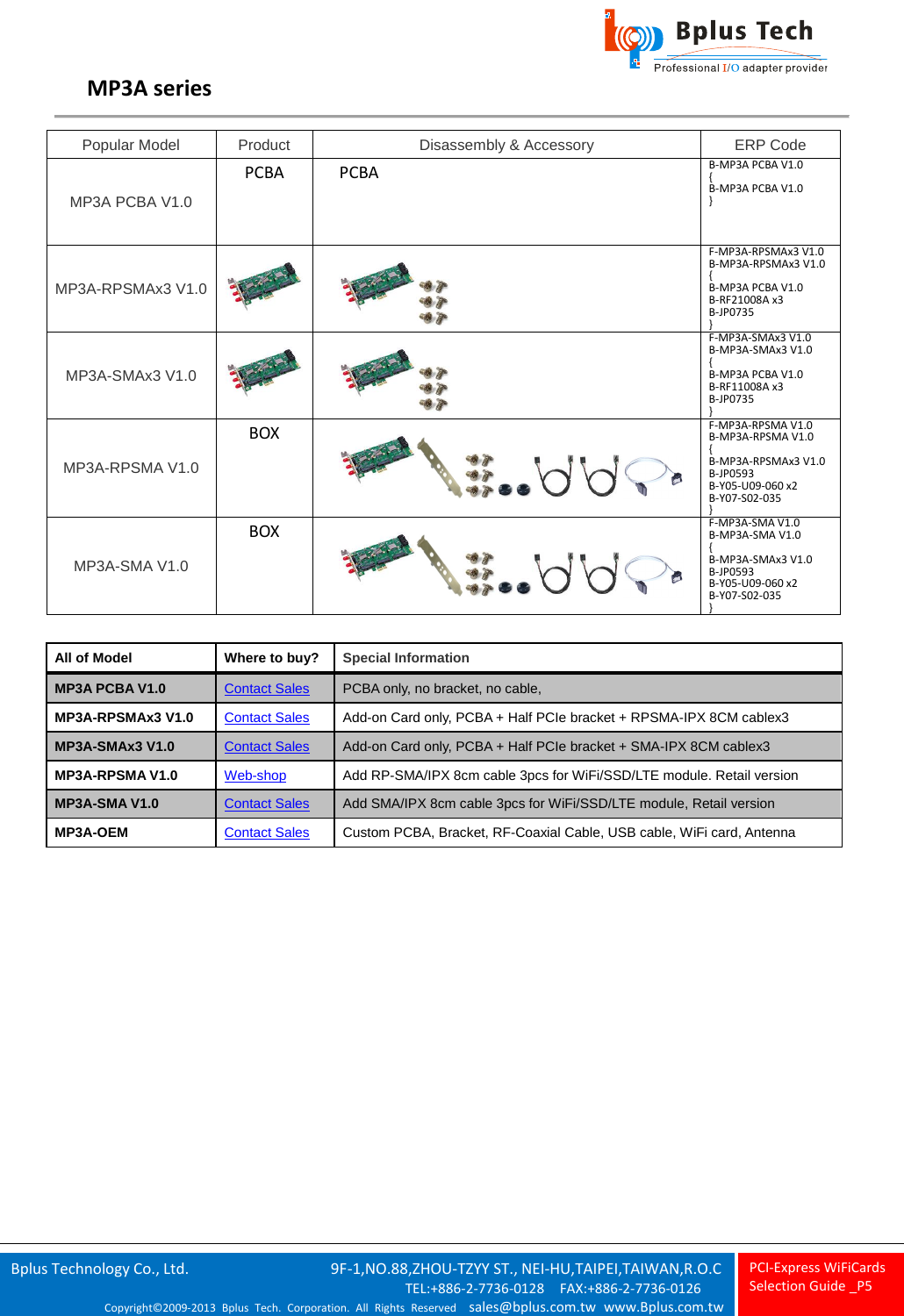

## **MP2D series**

| Popular Model | Product | Disassembly & Accessory         | <b>ERP Code</b>                                  |
|---------------|---------|---------------------------------|--------------------------------------------------|
| MP2D V1.2     | 温卡里     | $\blacksquare$<br><b>加盟 总图片</b> | F-MP2D V1.2<br>B-MP2D PCBA V1.2<br>B-Y05-U02-060 |
| MP2D-S V1.2   | 温长期     | $\mathbf{E}$<br>哪毛脚             | F-MP2D V1.2<br>B-MP2D PCBA V1.2<br>B-Y05-U02-060 |

| <b>All of Model</b>     | Where to buy?        | <b>Special Information</b>                                            |
|-------------------------|----------------------|-----------------------------------------------------------------------|
| <b>MP2D PCBA V1.2</b>   | <b>Contact Sales</b> | PCBA only, no bracket, no cable,                                      |
| <b>MP2D-S PCBA V1.2</b> | <b>Contact Sales</b> | PCBA only, no bracket, no cable, add SIM slot                         |
| <b>MP2D V1.2</b>        | Web-shop             | Retail version                                                        |
| <b>MP2D-SV1.2</b>       | Web-shop             | Retail version, add SIM slot                                          |
| MP2D-RPSMAx2 V1.2       | <b>Contact Sales</b> | Add PCIe bracket, USB cable, RPSMA-IPX-8CM x2                         |
| MP2D-2458x2 V1.2        | <b>Contact Sales</b> | Add PCIe bracket, USB cable, internal antenna 2.4G/5.8G x2            |
| MP2D-OEM                | <b>Contact Sales</b> | Custom PCBA, Bracket, RF-Coaxial Cable, USB cable, WiFi card, Antenna |